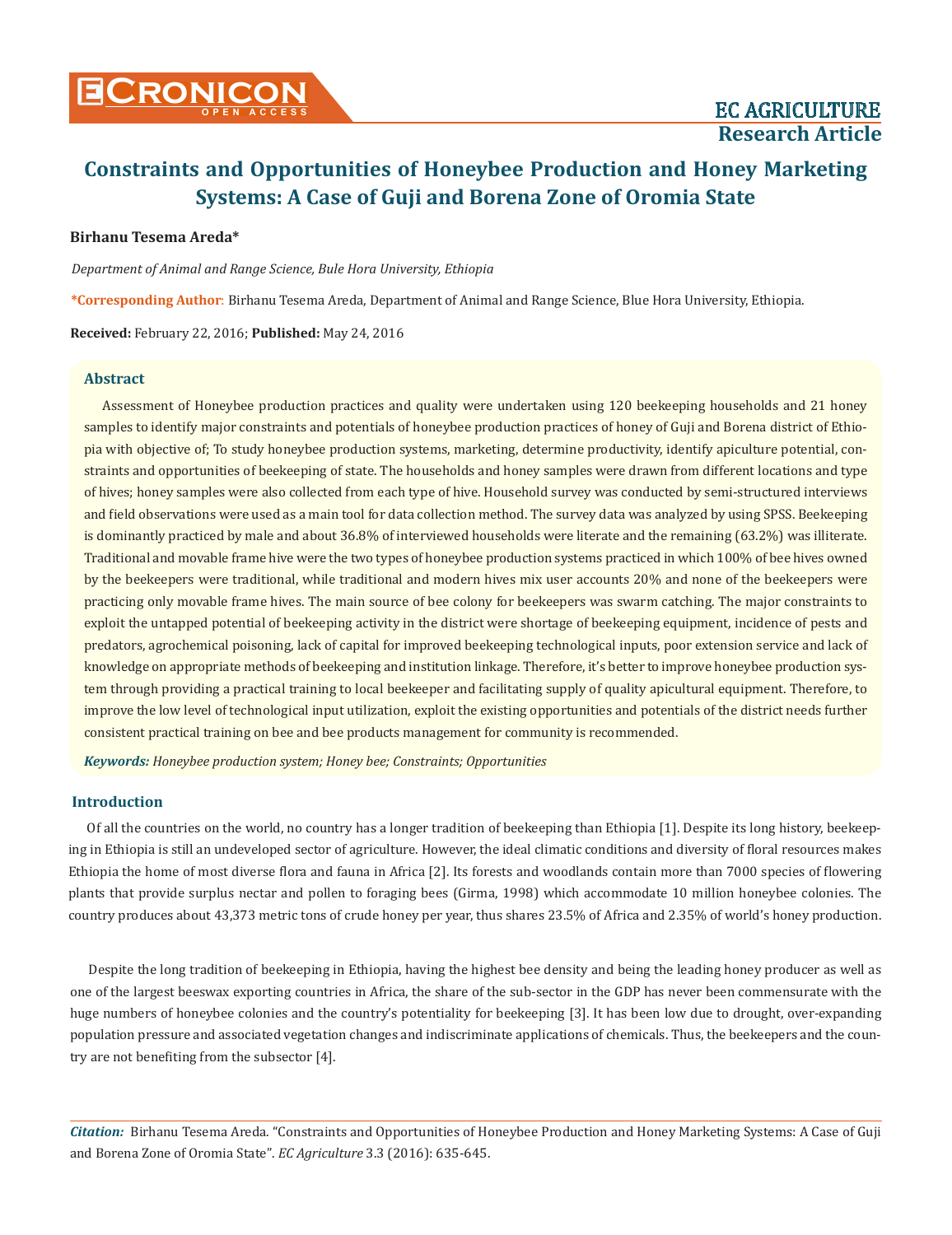636

Moreover, farming system approach to research and development is recognized as the most appropriate method used to describe, diagnose and gain knowledge of the technologies and factors affecting production at farm level [5]. Constraint and opportunities of honeybee production have been studied by different research [6-9] in different parts of Ethiopia. But, as far as my investigation none of compiled and reliable information on honeybee production and honey marketing system, and the potential and constraints were not studied. Therefore, this study was designed to investigate constraints and opportunities of honeybee production system, and marketing guji and borena zones area.

# **Materials and Methods**

### **Sampling techniques and sample size**

The study was conducted in beekeeping potential of Guji and Borena zones. Prior to the actual survey, information was gathered from secondary data and informal survey from key informants. Based on the information the representative study area had been selected with respect to agro-ecology, vegetation potential and honeybee colonies potential, four Woredas were selected and 7 Peasant Associations or Kebeles (Guji 4, Borena 3) were selected purposively. 20 beekeepers per kebele and a total of 120 respondents from two zones were randomly selected.

### **Data sources and methods of collection**

Both primary and secondary sources of data were used in this study. Secondary data was obtained from reports of *Woreda* Agricultural Development Office, and other published and unpublished materials, and it was collected by using closed and opened questionnaire from development agents of Woreda. The primary data was collected from sample respondents through open questionnaire method and formal discussion. Single-visit-multiple-subject formal survey method was employed to collect data on various aspects of beekeeping production and management systems. The collection of information was made at household level. The researcher was adequately administer and supervise the collected data, process and checks the quality of the returns to avoid bias and errors on the spot.

### **Collected data**

The study was requiring wide range of information with reference to beekeeping. Both qualitative and quantitative data were generated using conventional survey method like, source of income.

#### **Data management and statistical analysis**

The collected data was coded and tabulated for analysis. Methodology, descriptive statistics using SPSS version 16.0 was mainly applied such as mean and frequency.

### **Results and Discussion**

# **Socio-Economic characteristics of the respondents**

#### **Household characteristics**

Based on the survey result, of total sample households interviewed, all respondents beekeepers were male. This might be partly due to psychological fear exhibited by women towards the profession coupled with time of major activities, which are either late evening or early morning hours, which are not convenient for women due to household workloads.

In the sampled population, about 92.5% of household heads were in the active and productive age, range from 31 to 50 years and 7.5% of respondents were age above 50. The predominance of active and productive heads of households in the study area has direct bearing on increased availability of able-bodied labor for production and ease of adoption of apiculture related innovations which have great potentials for increasing apicultural productivity and production.

With literacy rate of sample respondent, 36.8% of the beekeepers in the study area have a better educational entitlement which is in-line with the national average, i.e., 35.5%. Thus, the result of this study indicates that most respondents of the study area cannot easily

*Citation:* Birhanu Tesema Areda. "Constraints and Opportunities of Honeybee Production and Honey Marketing Systems: A Case of Guji and Borena Zone of Oromia State". *EC Agriculture* 3.3 (2016): 635-645.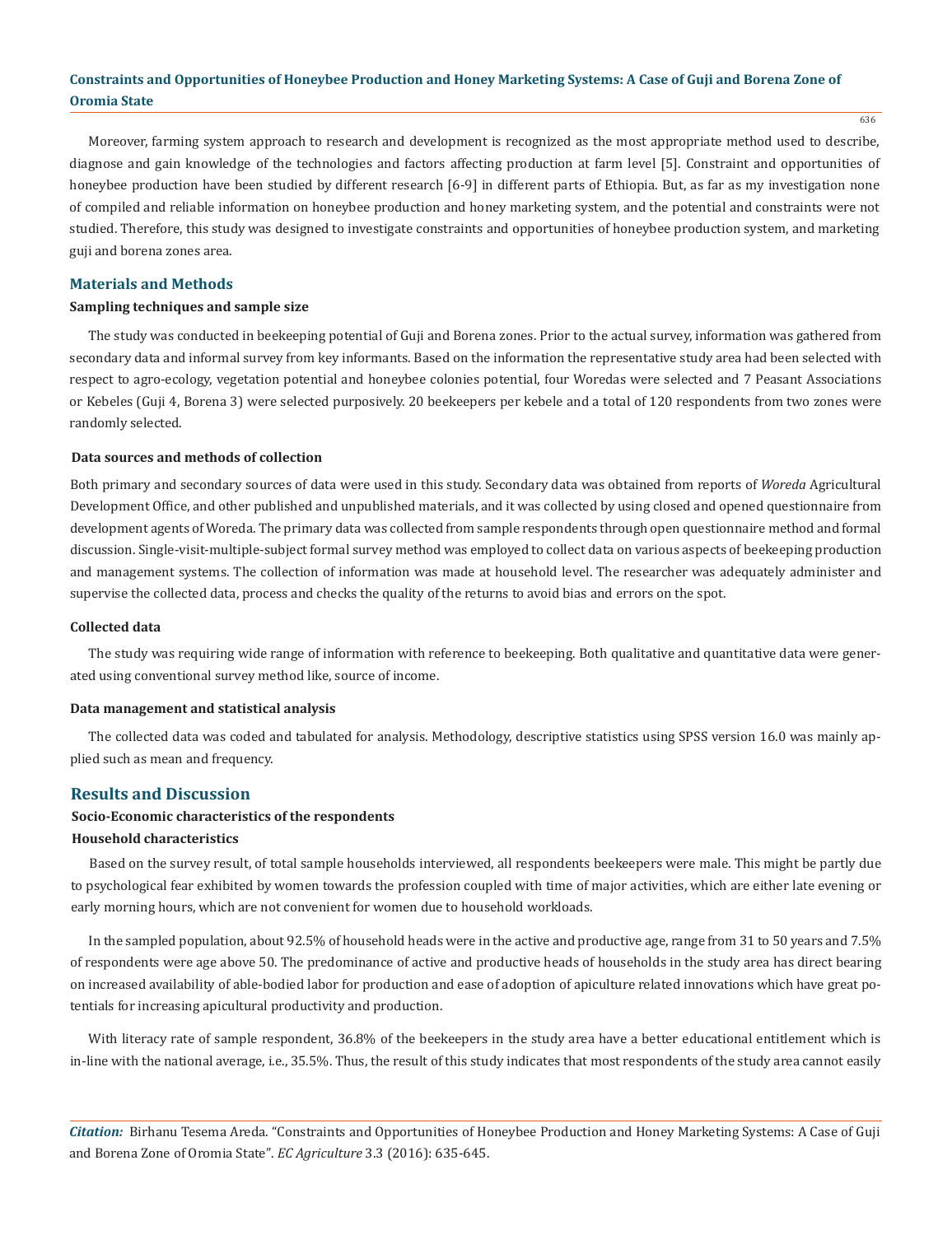adopt the extension services related bee technologies provided and difficult to convince the importance of technology and access relevant information that will stimulate honey production.

# **Crop and livestock production**

# **Crop production**

The most important crops cultivated in the study area are maize and wheat were the two top cereal crops grown by the sampled farmers. With regard to perennial crops enset, chat and coffee were the most important cash and food crops grown in the study area. Vegetables and various fruits were also grown for cash as well as for home consumption. The dominance of cereals in the area may be related to the food or dietary habits of the communities as well as the local climate, which favored the type of crop production.

# **Household livestock ownership**

The average number of various animal species kept by the respondent households was also assessed. The mean TLU kept by the respondents during the study period was vary as per the agro-ecology where the respondents live. As an integral part of the mixed farming system, livestock production plays a substantial role in the household food security in the study area. It meets urgent financial needs, dietary requirements, loan repayment and overall cash security of the households.

# **Beekeeping Practices**

The primary means of subsistence in the study areas is mixed crop-livestock farming. Beekeeping is an important old traditional agricultural practice and based on their level of technological advancement, two types of beehives used for honey production in the study area where practiced.

Traditional beehives used are mostly cylindrical , conical, having large and small openings in the two opposite ends which is not appropriate for rearing brood and as well as honey production. The internal parts of the hives are plastered with mud then with cow dung and the external part is covered with grass to protect the hive from rain.

Intermediate (Top bar) hive is effective type of bee hive which is easy to inspect, manage and check the ripening of honey, relatively cheap and simple to construct. This allows beekeepers to manage bees in a more efficient way than with traditional fixed-comb hives. According to the results of the study, none of the beekeepers were involved in intermediate beekeeping production practice. The low adoption rate of this type of hive may be due to inadequate promotion, educational background and dissemination efforts of the technology in the study area.

The main reasons for low adoption rate of modern bee hives in the study area were lack of finance to buy input and provide short training for farmers, shortage in supply of beehive accessory equipment, lack of knowledge/know-how on how to operate the box hive and inadequate promotion of technology in the study area.

| Hive type                           | $Guji(n=60)$ |               | Borena $(n=60)$ |               | <b>Total sample</b> |               |
|-------------------------------------|--------------|---------------|-----------------|---------------|---------------------|---------------|
|                                     | n            | $\frac{0}{0}$ | n               | $\frac{0}{0}$ | n                   | $\frac{0}{0}$ |
| Traditional                         | 60           | 100.0         | 60              | 100.0         | 120                 | 100           |
| Mixed traditional and movable frame | 4            | 6.67          | 8               | 13.33         | 12                  | 20.0          |
| Movable frame only                  |              | 0             |                 | 0.            | $\theta$            |               |

n= number of sampled respondents

*Table 1: Percentage and types of beehives that are being used for honey production by sampled beekeepers in the district.*

*Citation:* Birhanu Tesema Areda. "Constraints and Opportunities of Honeybee Production and Honey Marketing Systems: A Case of Guji and Borena Zone of Oromia State". *EC Agriculture* 3.3 (2016): 635-645.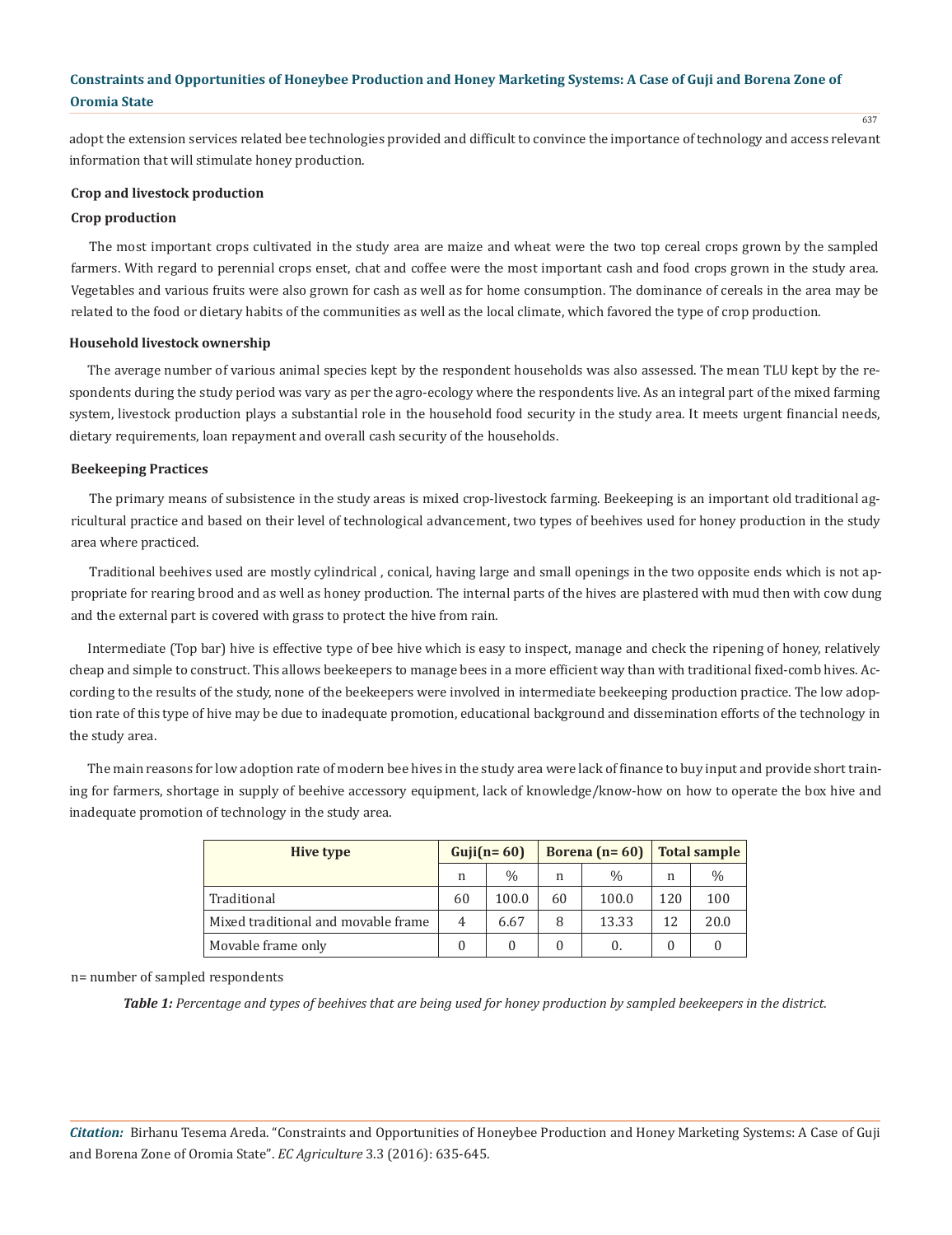# **Hive preparation for baiting**

Method of fumigating the new hive is, digging the hole on the ground and making the smoke and digging another hole adjacent to the first hole then connecting the two holes internally by producing small hole which helps to pass the smoke and putting the new hive upside down on the hole to prepare hive for bee attracting. All the beekeepers practices catching of the swarms by hanging bait hive on the tree. The use of baiting hives to catch swarm is part of the traditional beekeeping practices which is prepared and smoked very well by using different parts (Table 2).

| <b>Description</b>          | <b>Response</b> | n   | $\frac{0}{0}$ |
|-----------------------------|-----------------|-----|---------------|
| Swarm catching practice     | yes             | 90  | 75            |
|                             | N <sub>0</sub>  | 30  | 25.0          |
|                             | Total           | 120 | 100.0         |
| Swarm attractant materials* | Wax             | 36  | 30            |
|                             | Cow dung        | 24  | 20            |
|                             | Cordia africana | 18  | 15            |
|                             | Eucalyptus      | 17  | 14.2          |
|                             | Olea africana   | 14  | 11.6          |
|                             | Corn cob        | 11  | 9.2           |
|                             | Total           | 120 | 100           |

\*Multiple responses were allowed, n= number of sampled respondents

*Table 2: Swarm catching experience of respondents and type of swarm attractants used (n= 120).*

# **Honey Bee management practices**

### **Placement of honeybee colonies**

The majority of the respondents were keeping their bees hanging on trees near homestead and their farm and forest, backyard, under the roof or in separate house constructed for bee colonies. Placing hive around homestead, under roof and in separate house apiary sites is appropriate for daily follow up activities of beekeeping and facilitates the day to day inspection of colony and other hive managements easier compared with that of "tree apiaries". Some of hive placement types exercised in the study areas are hanging backyard and forest trees (86.2 %), backyard (8.5 %), under the roof (5.3 %) and in the house (0 %).

#### **Colony inspections**

Almost all beekeepers perform external hive inspection at varied frequency for confirmation of hive occupation by bees and to check the bees' existence. However, internal hive inspection is limited to those honeybee colonies placed at backyard and under the eaves of the house, and in most cases for hives placed over large trees. In the study area, hive inspection by opening the hive is not a common practice. Internal hive inspection is undertaken by not more than 20% of beekeepers (mostly respondents using modern bee hive) during honey harvesting and when colonies attacked by pests.

#### **Feeding honey bees and flora condition**

Honey bee colonies naturally sustain themselves and produce honey by foraging from natural and cultivated crops in all possible radiuses from their nests and store honey for their own consumption during dearth period. Beekeepers are harvesting honey, which the honeybees stored for themselves. As a result, honeybees face starvation due to lack of feed. The management for honeybees is very minimal in the study area. During the survey period it was observed that some farmers who have modern beehives were managing properly (Table 3).

*Citation:* Birhanu Tesema Areda. "Constraints and Opportunities of Honeybee Production and Honey Marketing Systems: A Case of Guji and Borena Zone of Oromia State". *EC Agriculture* 3.3 (2016): 635-645.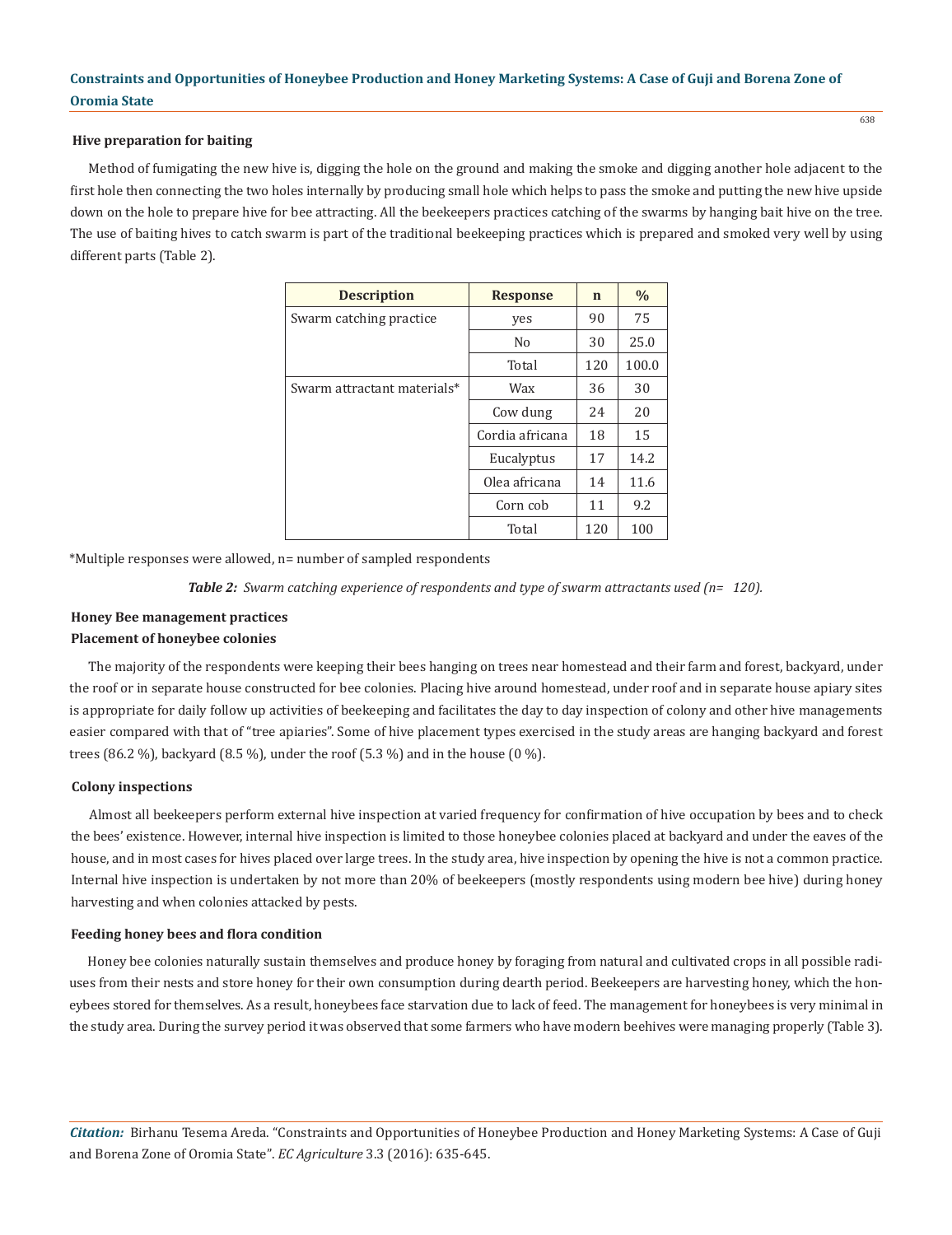| <b>Description</b>       | <b>Response</b>           | n   | $\%$  |
|--------------------------|---------------------------|-----|-------|
| Existence of bee feeding | <b>Yes</b>                | 44  | 36.67 |
|                          | No.                       | 76  | 63.33 |
|                          | Total                     | 120 | 100   |
| Type of feed             | Pea flour                 | 20  | 16.67 |
|                          | Sugar syrup               | 12  | 10.00 |
|                          | Pea flour and sugar syrup | 8.0 | 6.67  |
|                          | Honey and Pea flour       | 4.0 | 3.33  |
|                          | Total                     | 44  | 36.67 |

n = number of sampled respondents.

*Table 3: Honey bee feeding practices and types of feed supplemented by the respondents.*

### **Swarming incidence and management**

Migration from one place to another in response to lack of honey flow or drought which is a typical behavior of honeybees of tropical Africa where a dry season pronounced and neither nectar nor water available to the bees and the colony appears to be migratory. Moreover, migration behavior has a genetic foundation (Smith, 1960). Swarming is the natural means of propagation of honey bee colonies. A bee swarm is a cluster of bees containing a queen that has split from an established colony to start a new colony. Poor ventilation of the hive and weather conditions positively affecting the nectar flow may contribute to swarming [15]. The reasons for absconding of bee colonies as indicated by respondents were lack of bee forage (80.3%), incidence of pests and predators (10.6%), bee poisoning (1.4%), bee diseases (0.5%), poor management (7.2%) and migration of bee colonies occurred from early April to late June and early November to late January. Based on the survey result all most all beekeepers of the district did not control swarming.

#### **Hive products harvesting**

The frequency and amount of honey harvested varied depending on flowering condition of major bee forage, colony management practices and number of beehive. In the study area, there are two honey harvesting periods; March to April and July to August, which depends on the nature of yearly rainfall. The harvesting periods correlate with availability of moisture and peak flowering period for many honey plants including the large amounts of enclosure areas planted in multipurpose honey floras, vast amounts of flowering pulse, vegetable and fruit plants.

Most traditional beekeepers identify honey harvesting period by the experiences they developed in their respective areas like smelling of honey, accumulation of bees around the entrance of hives, end of flowering season, assessing weight and knocking the outer side of hive. Honey harvesting takes place at night to avoid the aggressiveness of the honeybee during day light. During honey harvesting from traditional hives, beekeepers cut and pull the fixed combs one by one. Pollen, brood and honey combs were removed, and kept in a container and covered with a lid. While, in case of movable frame hives, beekeepers indicated that during honey harvesting, frames are removed from the boxes and uncapped with the fork honey then placed in an extractor by the help of development agent and spun so the honey can drip to the bottom of the tank, pass through a sieve and then collected into a storage tank. Materials that the respondents were used during honey harvesting are listed in (Table 4).

#### **Honey production and yield**

In this study, accurately determining honey production and yields proved to be a difficult exercise, as most of beekeepers were unable to quantify correctly the harvesting in kilogram or any other weighing scale. Nevertheless, based on beekeepers estimation, the number of kilograms taken per hive per harvesting was ranging from 10 kg up to 150 kg of crude honey. Average honey yield per colony for tradi-

*Citation:* Birhanu Tesema Areda. "Constraints and Opportunities of Honeybee Production and Honey Marketing Systems: A Case of Guji and Borena Zone of Oromia State". *EC Agriculture* 3.3 (2016): 635-645.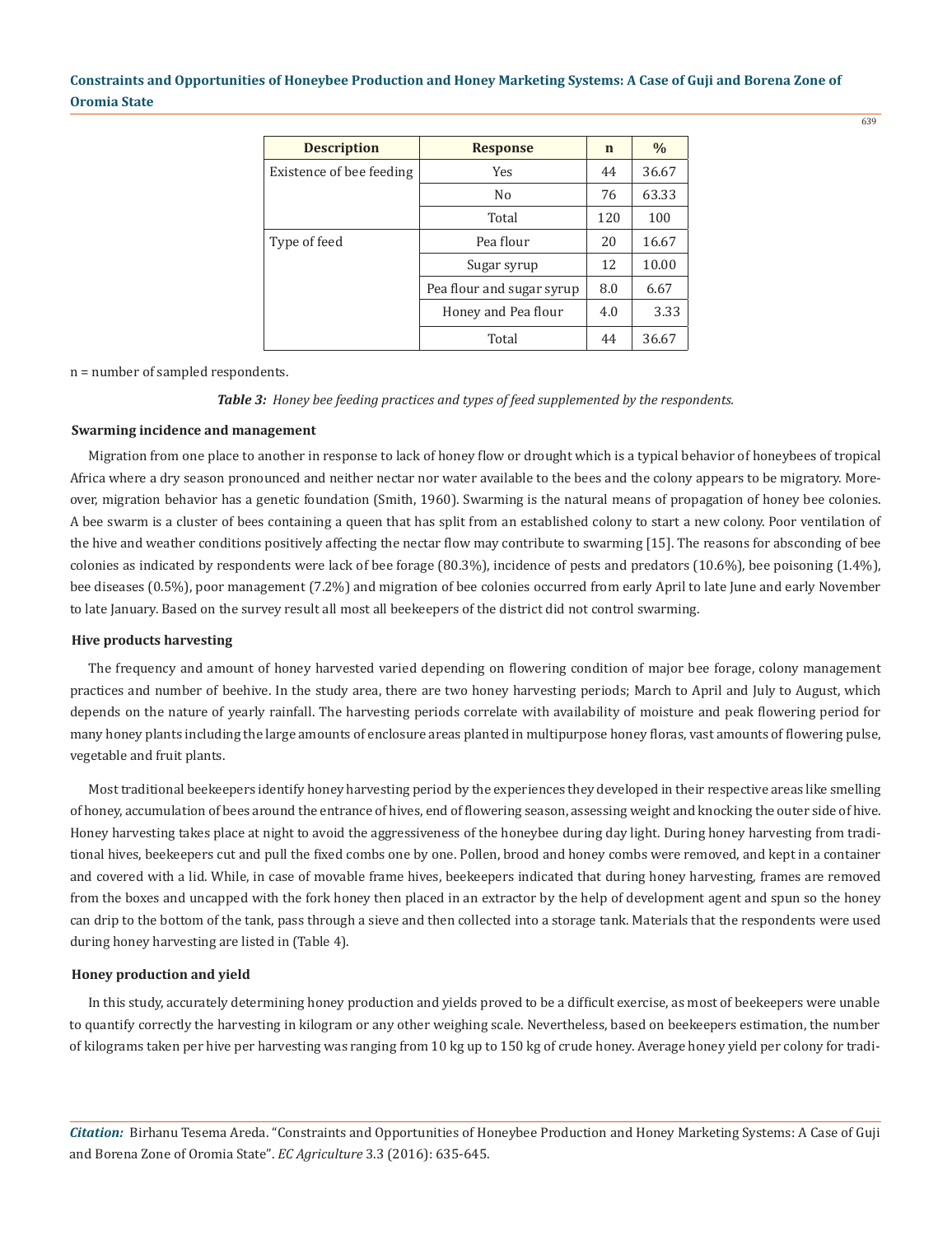tional was 80 kg and modern hives were found to be from 5 kg and 16 kg crude honey. Based on this study, the average honey yields per hive per colony in the district were above the National average of 5 kg [10,11] for traditional hive; this is mainly due to forest beekeeping with extensive management practice and high forest (honeybee forage plant) availability. However, the absence of feeding and watering practices during the dearth periods, and lack of close supervision of colony result in low productivity of honey from movable hives.

| <b>Description</b>                 | <b>Response</b>                            | $\frac{0}{0}$ |
|------------------------------------|--------------------------------------------|---------------|
| Types of smoker                    | Cow dung                                   | 48.7          |
| fuels                              | Worn out cloths                            | 7.0           |
|                                    | Weira (Olea Africana)                      | 5.7           |
|                                    | Corn Cob                                   | 7.6           |
|                                    | Straw/Grass                                | 9.5           |
|                                    | Vernonia/Gerawa                            | 0.6           |
|                                    | Nech bahr zaf (Eucaliptus globules)        | 10.1          |
|                                    | Kacha                                      | 1.9           |
|                                    | Wanza (Cordia africana)                    | 1.3           |
|                                    | Koseret (Lippia adoensis)                  | 7.6           |
|                                    | Total                                      | 100           |
| Harvesting method                  | Harvested all of the honey comb            |               |
|                                    | 1-2 honey comb left                        | 100           |
|                                    | Removed all of the brood comb              |               |
|                                    | Total                                      | 100           |
| Type of hive products              | Honey                                      | 92.40         |
| harvested                          | Beeswax                                    | 7.60          |
|                                    | Total                                      | 100           |
| Reason for not col-<br>lecting wax | Lack of know-how to harvest and use        | 90.00         |
|                                    | Lack of know-how about its market<br>value | 10.00         |
|                                    | Total                                      | 100           |

Multiple responses were allowed for types of smoker fuels used, n= number of sampled respondents

*Table 4: Proportions of materials used for smoking and hive products harvested by respondents (n= 120).*

### **Post-harvest handling of honey**

The majority of the sample households responded that, they store honey primarily even if there is high demand for cash and lack of storage facilities. Some beekeepers that have no pressing problems keep the honey for prolonged period to get better price in off time. Nearly 34% of respondents sold their honey immediately after harvest and the remaining (66%) of the respondents were sold after certain months storing time. Although honey is generally produced chiefly for table, they keep some amount for different purposes like generating income, cultural ceremonies, as a medicine and as a beverage. According to Gichora (2003), plastic container is the ideal one for the quality of honey. The containers are returnable after selling of the honey or their price will be added in addition of the honey cost. According to respondents report, plastic bucket and plastic sack were highly used, and in some case they use nickels to store honey for

*Citation:* Birhanu Tesema Areda. "Constraints and Opportunities of Honeybee Production and Honey Marketing Systems: A Case of Guji and Borena Zone of Oromia State". *EC Agriculture* 3.3 (2016): 635-645.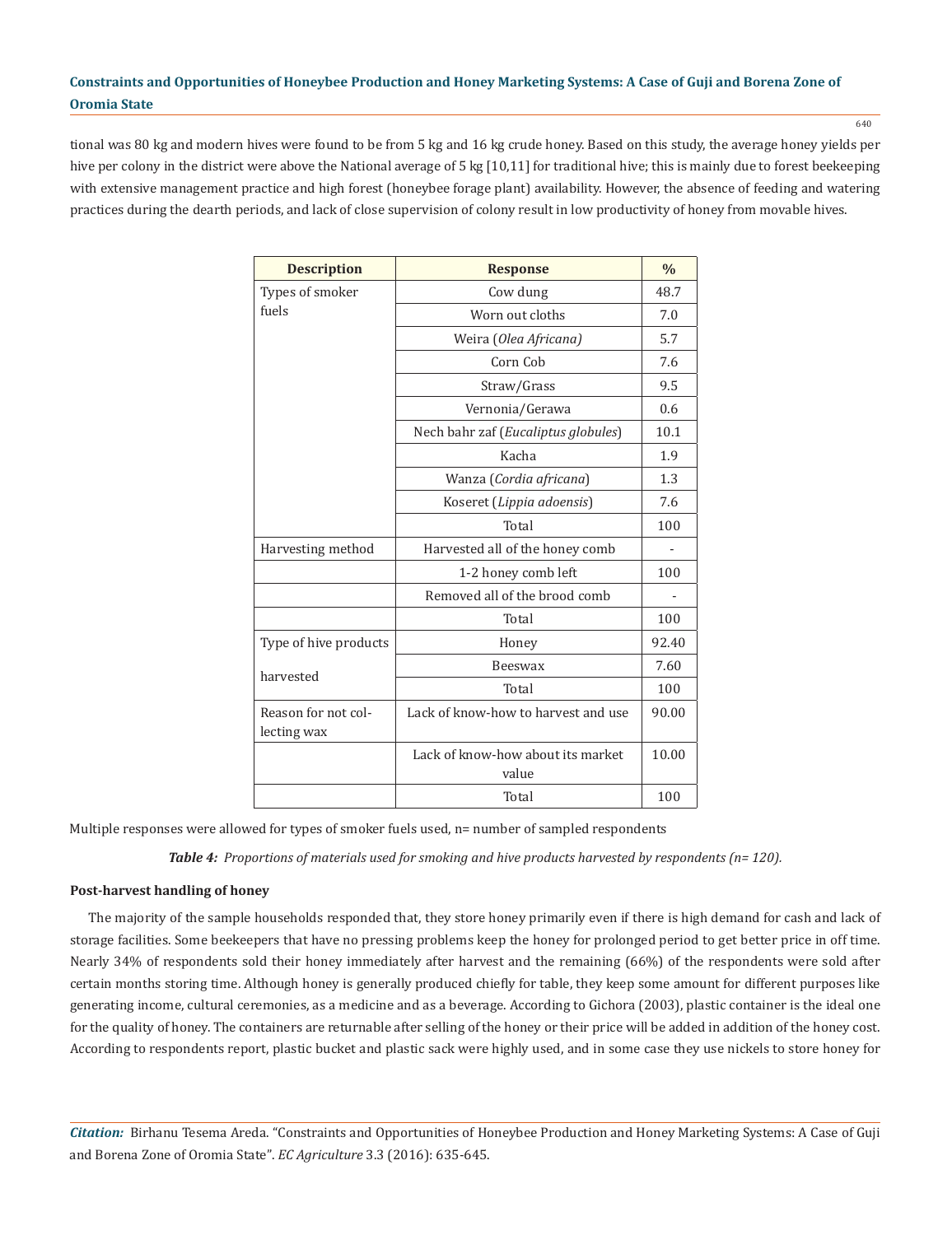both short and long period. Based on the result of this study, the tin containers in most cases result in rusting, hence it deteriorates the honey which are technically not appropriate storage facilities as they result in serious quality deterioration.

| <b>Description</b>       | <b>Response</b>                                       | $\mathbf n$ | $\%$  |
|--------------------------|-------------------------------------------------------|-------------|-------|
| Honey straining          | Yes                                                   | 45          | 37.8  |
|                          | N <sub>0</sub>                                        | 75          | 62.2  |
|                          | Total                                                 | 120         | 100   |
| Reason for not straining | Lack of straining materials                           | 12          | 10.0  |
|                          | Lack of knowledge as to how to strain                 | 36          | 30.0  |
|                          | Consumers do not prefer strained honey                | 23          | 19.17 |
|                          | Lack of materials and lack of knowledge how to strain | 49          | 40.83 |
|                          | Total                                                 | 120         | 100   |

n= number of sampled respondents.

# *Table 5: Post harvest handling activities undertaken by respondent beekeepers.*

The favorable point of flavor and desirability of well-ripened honey are obtained when honey is in its' comb state. Beekeepers efforts to convert it to their use must inevitably result in some deterioration, but whether it is significant or not depends on the treatment subjected to a honey in the hands of the beekeeper and subsequent handlers. Although honey is generally regarded as a cash crop and produced mainly for sale, beekeepers do keep some amount for different purposes.

| <b>Description</b>   | <b>Response</b>                      | $\mathbf n$ | $\frac{0}{0}$ |
|----------------------|--------------------------------------|-------------|---------------|
| Honey storage length | Consumed/sold during harvesting      | 9           | 7.5           |
|                      | $1 - 6$ months                       | 83          | 69.2          |
|                      | $7 - 12$ months                      | 26          | 21.7          |
|                      | 1 - 2 years (maximum storage period) | 2           | 1.6           |
|                      | Total                                | 120         | 100           |
|                      | Earthen pot                          | 32          | 26.7%         |
|                      | Plastic                              | 78          | 65.0%         |
|                      | Nickel                               | 10          | 8.3%          |
|                      | Total                                | 120         | 100           |

n= number of sampled respondents; \* multiple responses were allowed; \*\* only those who stored honey considered.

*Table 6: Honey utilization, and storage in the district (n= 120).*

Ripened honey from pure honeycombs stores better and in the long term is used for sale, as food or medicine in the home. Respondents indicated that there is lack of appropriate honey container and processing equipments in the area.

### **Marketing of honey in the study area**

The emphasis given for honey production is as table food. Although the potential for honey production in study area is high, there is a limited supply of honey due to high yield with poor quality production practice. A survey on the market for bee products in the district showed that honey is the major product to a lesser degree other products such as beeswax and honey bee colony. The types of honey which have been marketed in the district are crude honey harvested from traditional hives mixed with unripe and brood honey/comb.

*Citation:* Birhanu Tesema Areda. "Constraints and Opportunities of Honeybee Production and Honey Marketing Systems: A Case of Guji and Borena Zone of Oromia State". *EC Agriculture* 3.3 (2016): 635-645.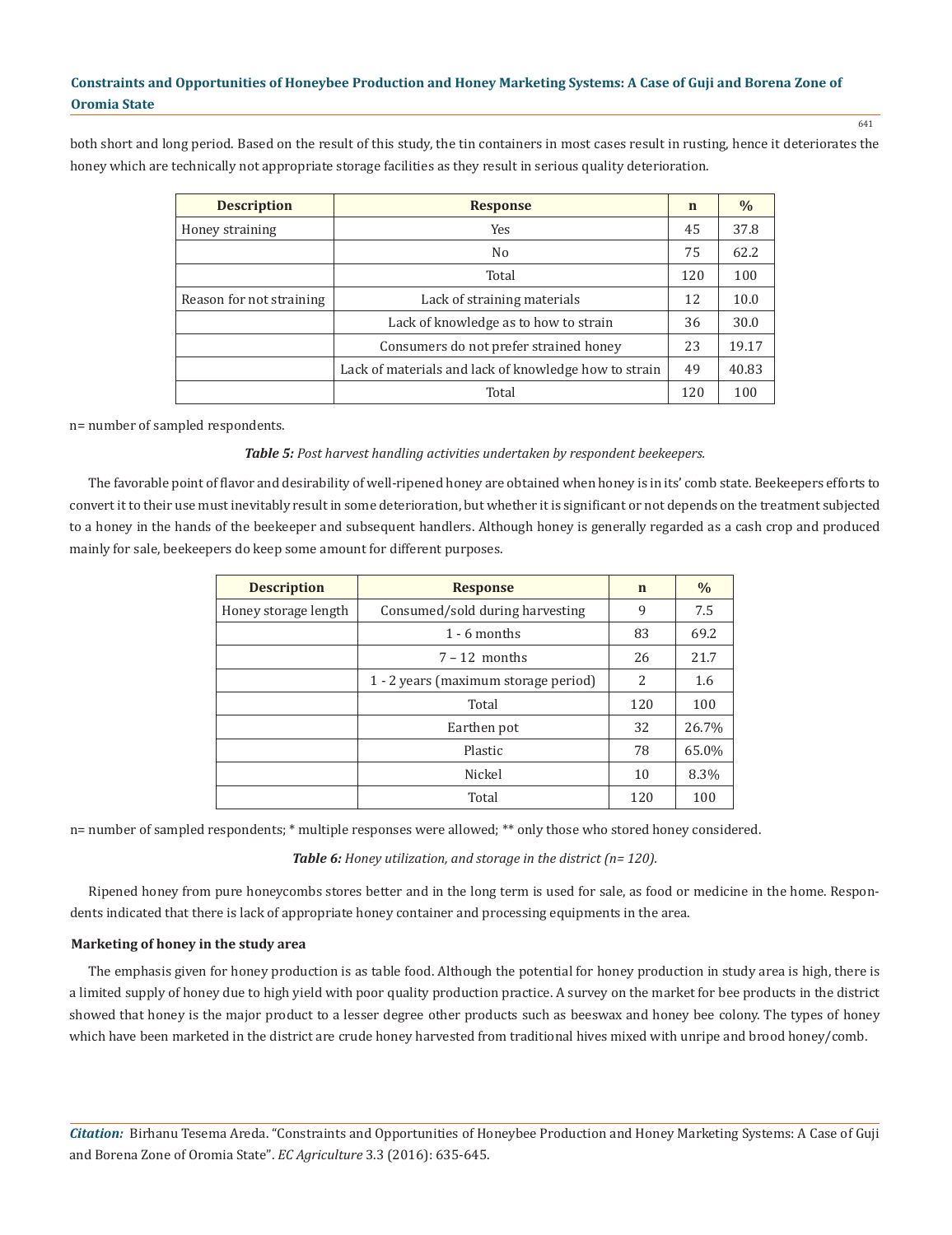The honey produced in the area is sold to consumers and collectors/traders who buy and sell honey to traders coming from neighboring towns. According to results of this study, the main buyers were said to be 'tej' houses, consumers, middlemen, and retailers. About 70% of the respondents indicated that they sell their honey directly to end consumers and the remaining (30%) of the respondents sold to both traders and consumers.

### **Honey Bee flora**

Beekeeping is more dependable on ecological suitability of an area than any other livestock production [4] and, honeybee population and their productivities in general are mainly influenced by the nature of honeybee flora of an area. Vegetation characteristics of the study areas are considered to be an important indicator for the potentialities of the area for beekeeping. Survey conducted in the study district showed that, the cultivated and natural honey flora potential of the area makes it very favorable for beekeeping. Naturally growing plants occupies quite large in variety proportions to cultivated crops [12]. The scientific names were determined using reference books of [13] and [14].

The study district is known for its cash crop (coffee) production which has been grown at the backyard of every homestead and on large farm for both cash and consumption purposes. All these plants were regularly visited by honeybees at different season.

#### **Bee Diseases, Pests and Predators in the District**

Based on information collected from the respondent, the pest and predators that attack honeybees and their hives in the study area were identified by beekeepers. It shows the major pests and predators ranked depending on the extent of damage caused to the honey bee colonies. Like all living things, honeybees are attacked at all stages of their development by various enemies either directly as predators, or indirectly, by disturbing the life of the colony in various ways. The most important of these enemies are those that destroy the combs, the stores, the hive itself and some predators that attack foraging worker bees as they leave the hive. These include ants (50.1 %), wax moth (15.6 %), spider 9.5 %), lizard 8.9 %), birds (11.7 %) and honey badger (shelemtemate in Amharic) (4.2 %).

According to [16] the economic lose incurred every year via lose of honeybee colonies and their products due to ant attacks was estimated to be over 3,839,810 Birr. In the current study area, some of the methods used by the respondents to prevent predators are keeping the apiary tidy and clean from under growth, avoiding throwing/scattering combs around the apiary site, application of ash around the hive stand, plastering the hive stand with plastic materials, finding and killing predators like bee eater birds and the queen of ants.

#### **Constraints and opportunities of beekeeping**

In order to utilize the beekeeping sub sector, identifying the existing constraints and searching for solutions are of paramount importance. Based on the knowledge of the sample respondents the major challenges and opportunities for beekeeping in the study areas were identified. All problems cannot be solved at once because of time, capital and lack of skilled manpower. As a result, prioritization of the problems was made to identify the most important constraints that hinder the development of beekeeping sub sector in the study area. According to the response of the beekeepers and available information on major challenges of the beekeepers, the first constraint of honeybee production is lack of beekeeping equipment and financial problem for training. The other problem was shortage of bee forage as which is resulted from expansion of farm land and deforestation, over-gazing and lack of attention to introduce potential bee forage plants. These institutional changes will give a good opportunity to create increasing demand for honey and competitive market in the region and to promote export of hive products, which will in turn result in endogenous technological change and overall development in the sub-sector for the district.

# **Major opportunities to apiculture development Potentialities of the study areas for beekeeping**

Based on the result of respondent and assessment of the area, the potentialities of the district for beekeeping in terms of different aspects were evaluated. Gichora (2003) described there is no a single type of hive, bee race and variety of forage or management system

*Citation:* Birhanu Tesema Areda. "Constraints and Opportunities of Honeybee Production and Honey Marketing Systems: A Case of Guji and Borena Zone of Oromia State". *EC Agriculture* 3.3 (2016): 635-645.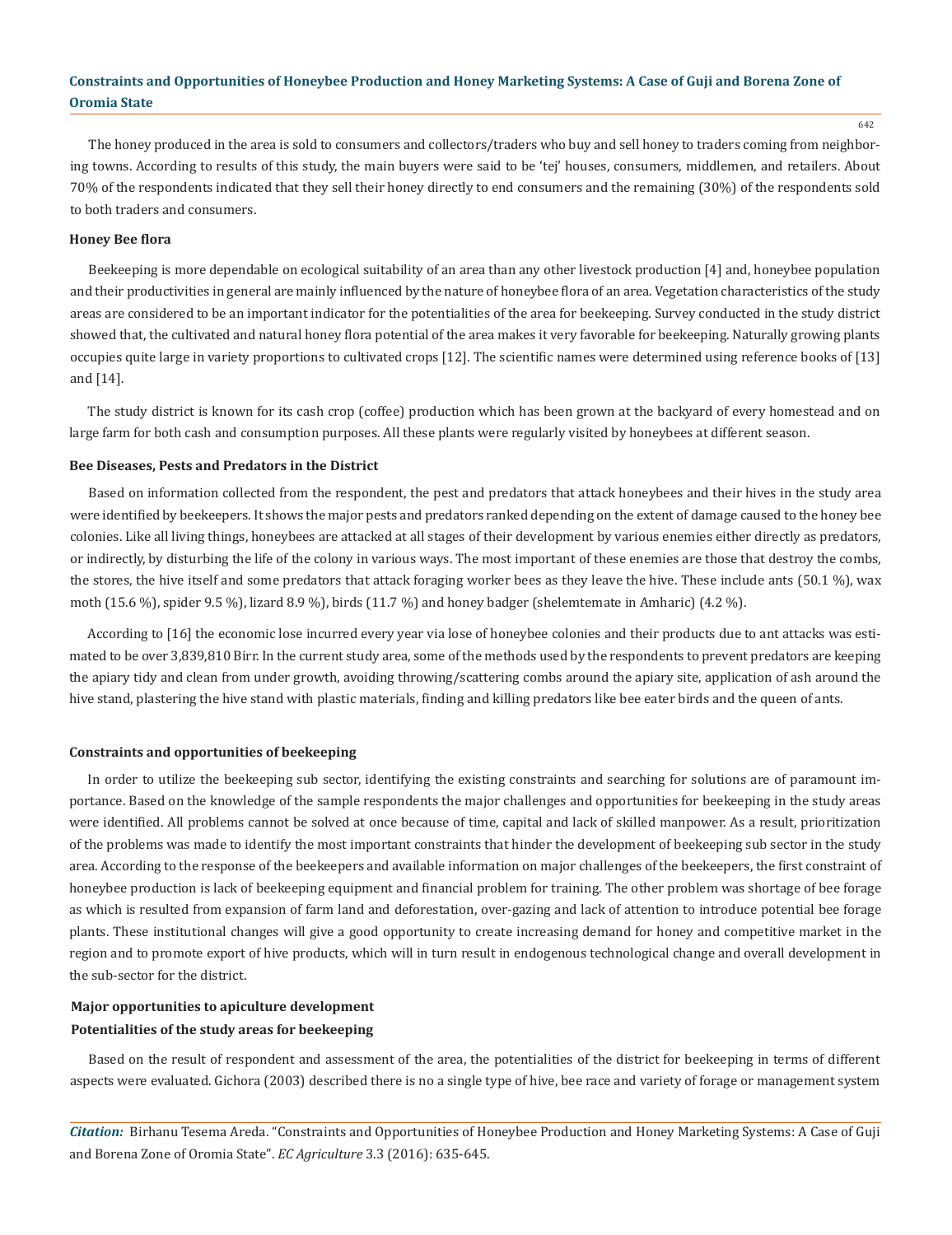that suits all possible situations. According to HBRC [17] potential areas for beekeeping are categorized in to different groups and for intensive apiculture production. However, experiences have shown that beekeeping activity is carried out with substantial results in most parts of Ethiopia with the exception of extreme hot or cold areas.

### **Availability of feeds and water**

The Zones are very special for its diversified acacia, shrubs spp. and there are also different kinds of forage trees (Wanza, Girawa, Eucalyptus tree) which flower at different times of the year that assures a constant supply of feed for bees. There are also enough water supplies in the district.

#### **Availability of strong colonies and good yield**

During the survey, it was noted that there are a lot of beekeepers in the zones with good numbers of traditional beehives (30-140 per household) full of strong bee families and modern hives (1-6/household) with some of them were full of colony, indicating that the area is very suitable for bee business development with poor awareness and adoption of modern technology.

### **Diversity and seasonal availability of bee forages**

Seasonal weather impacts upon nectar and pollen resources, which in turn impact on the colony performance. It also important to understand how bee colony changes throughout the year as the conditions for bees can vary widely throughout the country and the management depends on where they are found. Most of the major bee forage plants identified are forest reserves that allow the expansion of apiculture development found in the study area. There are also areas allocated for forest development and soil conservation, in addition many cultivated crops and coffee production in the area also serve as pollen, nectar, or both pollen and nectar sources. Thus, integration of apiculture development in the agriculture production system has a huge advantage for pollination to boost agriculture production and beekeeping system.

# **Traditional know-how**

In the study area, beekeeping practice has a long history, as a fact that, the beekeepers have developed indigenous knowledge which was passing from generation to generation. The main areas of indigenous beekeeping knowledge are hive construction from locally available materials, swarm catching; hive fumigation, honey and swarming season identification, different medicinal values of honey, identification of important honeybee floras and identification of adulterated honey. This familiarity and pride with bee-keeping can support rapid uptake among additional beneficiaries.

### **The attention of the government to improve beekeeping**

The government has increased its attention to develop the apiculture subsector as one of its strategies for poverty reduction and diversification of export commodities. Recent initiatives taken by the public is in the right direction towards improving the possibility of exploiting the potential of the apiculture subsector, and increasing its overall competitiveness through the introduction and promotion of modern hives in order to obtain honey of good quality for industrial processing. This opportunity will give a chance to get support to alleviate major constraints hindering apiculture development in the area.

# **Challenges to beekeeping in the study areas**

Like any other agricultural sub-sector, beekeeping in the study areas is affected by recurrent drought, which directly or indirectly affects the honeybees and their products. Even though drought is beyond the beekeeper control, it might be aggravated by human activities and interferences. Even if the study area is potential for beekeeping, bee forage associates with drought and deforestation important problem. Due to population pressure and lack of land use policy most of the foraging areas and natural environments cannot be protected and destroying of forestland for expansion of farmland could trigger a reduction of honeybee floras.

The existence of pests and predators are nuisances to the honeybees and beekeepers. Pests and predators cause devastating damage on honeybee colonies with in short period of time and even over night. [18] stated that as Ethiopia is one of the subtropical countries, the

*Citation:* Birhanu Tesema Areda. "Constraints and Opportunities of Honeybee Production and Honey Marketing Systems: A Case of Guji and Borena Zone of Oromia State". *EC Agriculture* 3.3 (2016): 635-645.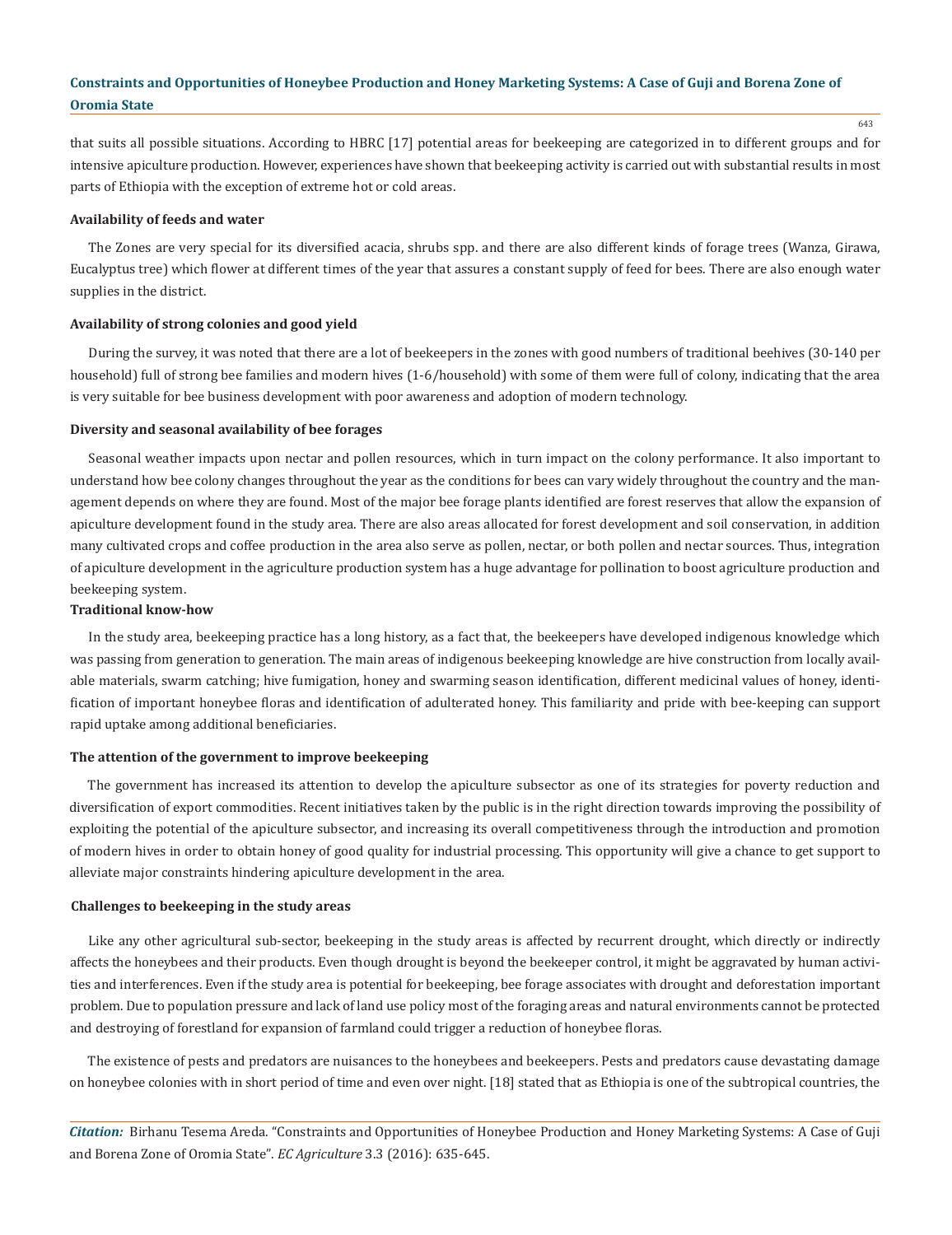land is not only favorable to bees, but also for different kinds of honeybee pest and predators that are interacting with the life of honeybees.

Limited knowledge on the potential of the area for beekeeping and beekeeping practice is challenge. It was learnt that almost all the beekeepers in the study area did not get any formal and informal training in modern beekeeping technologies before the interventions. This is linked with lack of formal established systems on the sector from office down to role players.

Market access is the main part not only beekeeping but also for any agriculture and industry. According to the results of the study, beekeepers have problems with honey marketing in the district. Produced honey mainly sold in the area is at village level and the rest is sold in the market of their town of merchant, Diller at much lower price and sometimes between each other in cash and exchange.

Lack of linkage of office of the *woreda* with different institution and organization suffer the beekeepers to produce high products. There were no trained beekeeping experts or extension workers who can render important advisory services to the farmers. Having institutional linkage is other way of developing information about the sector and reduces information gaps.

Some of interviewed farmers and/or their neighbors had used herbicides and/or pesticides to control crop and livestock pests and diseases. The applied chemicals affected some of the respondents, by causing a decline up to one quarter of honey bee colony population and honey flora resources and productivity. Majority of beekeepers appeared to be aware of the toxicity of insecticide and herbicides to bees but none of the beekeepers had taken any measure to protect their bees from the sprayed chemicals.

# **Conclusion and Recommendation**

This survey has revealed the existence of many opportunities and constraints for beekeeping in the area. The presence of government attention in beekeeping and diversification of hive products activity are opportunities of the area. It is better to improve the honey quality defects need to provide a practical training to local beekeepers about proper ways of harvesting, managements and sale of honey; moreover, facilitating supply of quality apicultural equipment is crucial. Therefore to improve the low level of technological input, exploit the existing opportunities and potentials of the district needs further consistent practical training on bee and bee products management for community is recommended.

### **Bibliography**

- 1. Ayalew K and Gezahegn T. "Suitability Classification in Agricultural Development". *Ministry of Agriculture Addis Ababa Ethiopia* (1991).
- 2. Desalegn Begna. "Honeybee pest and predators of Ethiopia". *Proceedings of the third National Annual Conference of Ethiopian Beekeepers Association (EBA)* (2004): 59-67.
- 3. Kerealem E., *et al.* "Constraints and prospects for apiculture research and development in Amhara region, Ethiopia". *Livestock Research for Rural Development* 21.10 (2009).
- 4. Nuru Adgaba. "Geographical races of the Honeybees *(Apis mellifera L.)* of the Northern Regions of Ethiopia. PhD dissertation. Rhodes University, South Africa. Paterson PD. 2006. Beekeeping. The Tropical Agriculturalist". *The Technical Center for Agriculture and Rural Cooperation (CTA), International Bee Research Association (IBRA) and Macmillan. Malaysia* (2002).
- 5. Amir P and Knipscheer HC. "Conducting On- Farm Animal Research: Procedures and Economic Analysis". *Win rock International Institute for Agricultural Development USA and International Development Research Centre, Canada*. Singapore National Printers Ltd, Singapore (1989).
- 6. Kerealem Ejjgu., *et al.* "Honeybee production systems, opportunities and challenges in Amaro special Wereda and Enebse Sar Medir Wereda". *Proceedings of 1st Research Review Workshop of Agri Service Ethiopia* (2006): 65-185.

*Citation:* Birhanu Tesema Areda. "Constraints and Opportunities of Honeybee Production and Honey Marketing Systems: A Case of Guji and Borena Zone of Oromia State". *EC Agriculture* 3.3 (2016): 635-645.